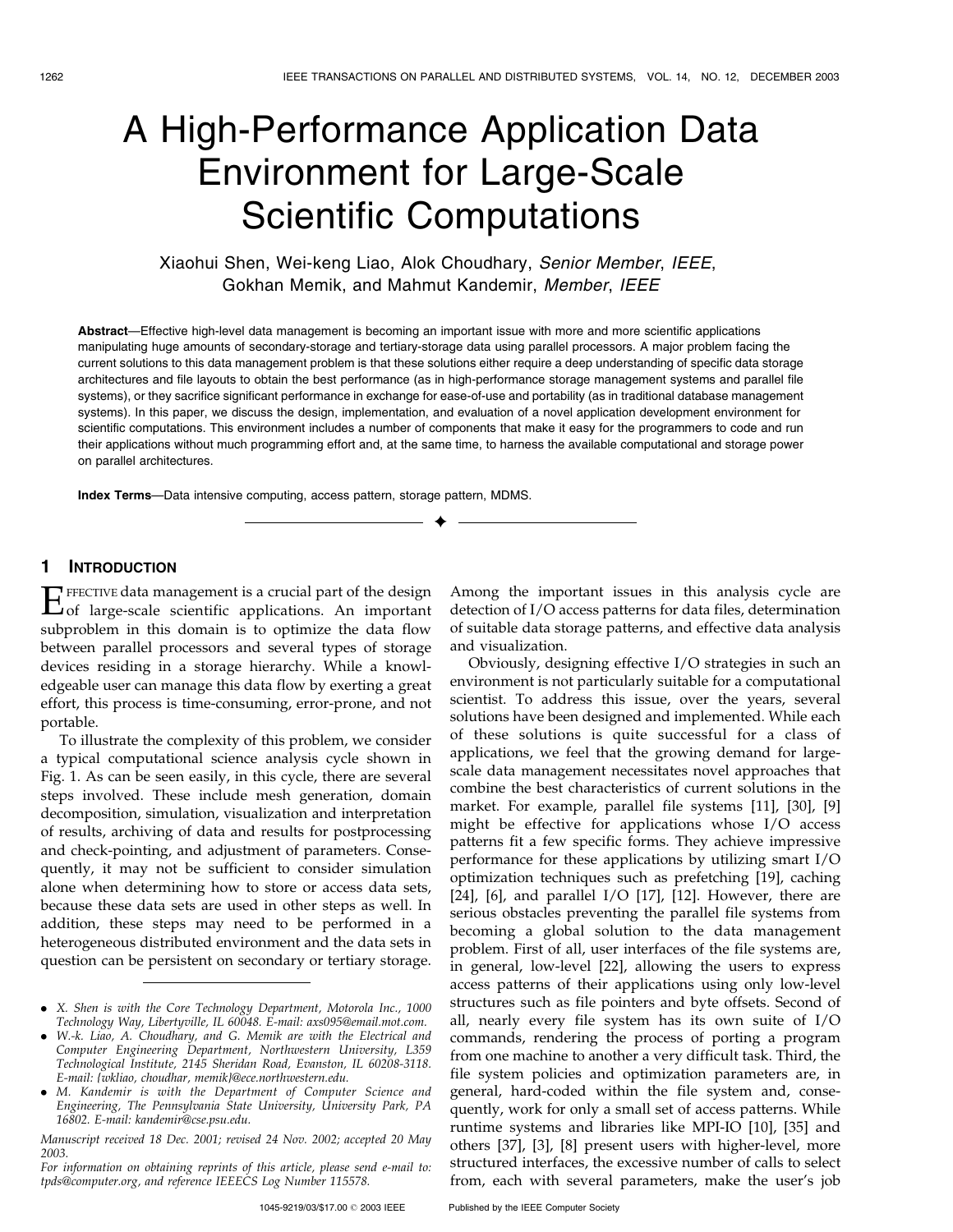

Fig. 1. A typical computational science analysis cycle.

very difficult. Also, the usability of these libraries depends largely on how well user's access patterns and library calls' functionality match [21].

An alternative to parallel file systems and runtime libraries is database management systems (DBMS). They present a high-level, easy-to-use interface to the user and are portable across a large number of systems including SMPs and clusters of workstations. In fact, with the advent of object-oriented and object-relational databases [32], they also have the capability of handling large data sets such as multidimensional arrays and image/video files [15]. A major obstacle in front of DBMS (as far as the effective highlevel data management is concerned) is the lack of powerful I/O optimizations that can harness parallel I/O capabilities of current multiprocessor architectures. In addition to that, the data consistency and integrity semantics provided by almost all DBMS put an added obstacle to high-performance. Finally, although hierarchical storage management systems (e.g., [39]) are effective in large-scale data transfers between storage devices in different levels of a storage hierarchy, they also, like parallel file systems and DBMS, lack application specific access pattern information and, consequently, their I/O access strategies and optimizations are targeted at only a few well-defined access and storage patterns.

In this paper, we present a novel application development environment for large-scale scientific applications that manipulate secondary storage and tertiary storage resident data sets. Our primary objective is to combine the advantages of parallel file systems and DBMS without suffering from their disadvantages. To accomplish this objective, we designed and implemented a multicomponent system that is capable of applying state-of-the-art I/O optimizations without putting an excessive burden on users. Our contributions are summerized as follows:

- We present a metadata management system, called MDMS, that keeps track of I/O accesses and enables suitable I/O strategies and optimizations depending on the access pattern information. Unlike classical user-level and system-level metadata systems [18], [28], the main reason for the existence of MDMS is to keep performance-oriented metadata and utilize these metadata in deciding suitable I/O strategies.
- . We explain how the MDMS interacts with parallel applications and hierarchical storage systems (HSS), relieving the users from the low-level management of data flow across multiple storage devices. In this



Fig. 2. Three-tiered architecture.

respect, the MDMS plays the role of an easy-to-use interface between applications and HSS.

- . We present a tape device-oriented optimization technique, called subfiling, that enables fast access to small portions of tape-resident data sets and show how it fits in the overall application development environment.
- . We illustrate how data analysis and visualization tools can be integrated in our environment.
- . We propose an automatic code generator component (ACG) to help users utilize the metadata management system when they are developing new applications.
- . We present an integrated Java graphical user interface (IJ-GUI) that makes the entire environment virtually an easy-to-use control platform for managing complex programs and their large data sets.
- . We present performance numbers from our initial implementation using four I/O-intensive scientific applications.

The core part of our environment is a three-tiered architecture shown in Fig. 2. In this environment, there are three key components: 1) parallel application, 2) metadata management system (MDMS), and 3) hierarchical storage system (HSS). These three components can coexist in the same site or can be fully-distributed across distant sites. The MDMS is an active part of the system: It is built around an Object-Relational DBMS (OR-DBMS) [33], [32] and it mediates between the user program and the HSS. OR-DBMS is a marriage of the SQL from the relational world and the modeling primitives from the object world, and is very effective for large and complex scientific data. The user program can send query requests to MDMS to obtain information about data structures that will be accessed. Then, the user can use this information in accessing the HSS in an optimal manner, taking advantage of powerful I/O optimizations like collective I/O [36], [8], [23], prefetching [19], prestaging [14], etc. The user program can also send access pattern hints to the MDMS and let the MDMS to decide the best I/O strategy considering the storage layout of the data in question. These access pattern hints span a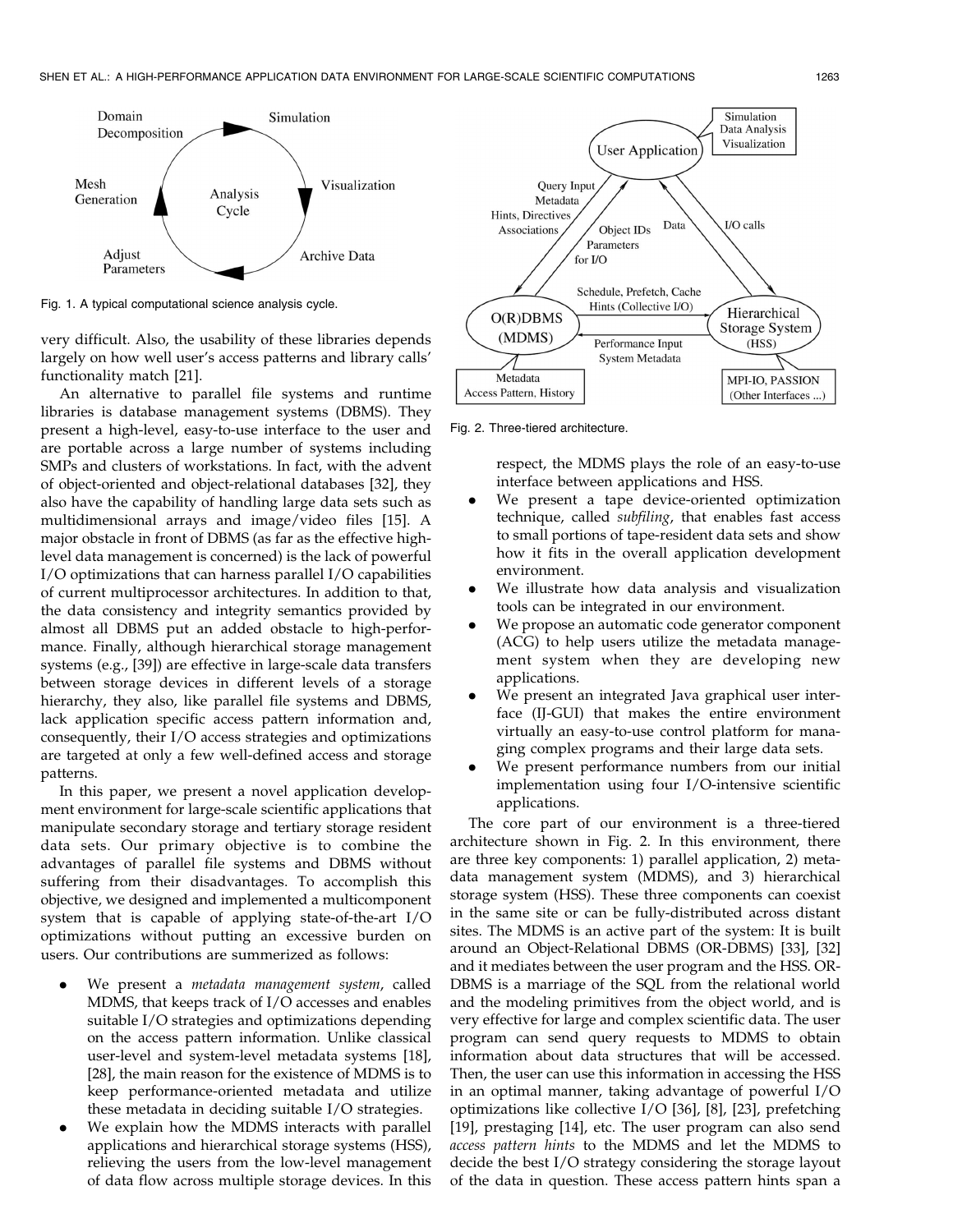wide spectrum that contains interprocessors I/O access patterns, information about whether the access type is readonly, write-only, or read/write, information about the size (in bytes) of average I/O requests, etc. We believe that this is one of the first studies evaluating the usefulness of passing a large number of user-specified hints to the underlying I/O software layers. In this paper, we focus on the design of MDMS, including the design of database schema and MDMS library (user interface), the optimizations for tape-resident data sets, and an integrated Java graphical user interface (IJ-GUI) to help users efficiently work in our distributed programming environment. Our environment is different from previous platforms (e.g., [25], [2], [1], [5]) in that it provides intelligent data access methods for disk and tape-resident data sets.

The remainder of the paper is organized as follows: In Section 2, we present the design details of metadata management system including design of database tables and high-level MDMS library (user API). In Section 3, an optimization method to access tape-resident data sets is presented. In Section 4, we present an integrated Java graphical user interface (IJ-GUI) to assist users in distributed environments. In Section 5, our initial performance results are presented. In Section 6, we review the previous work on I/O optimizations. Finally, we conclude the paper and briefly discuss ongoing and future work in Section 7.

# 2 DESIGN OF METADATA MANAGEMENT SYSTEM (MDMS)

The metadata management system is an active middle-ware built at Northwestern University with the aim of providing a uniform interface to data-intensive applications and hierarchical storage systems. Applications can communicate with the MDMS to exploit the high-performance I/O capabilities of the underlying parallel architecture. The main functions fulfilled by the MDMS can be summarized as follows:

- It stores information about the abstract storage devices (ASDs) that can be accessed by applications. By querying the MDMS, $1$  the applications can learn where in the HSS their data sets reside (i.e., in what parts of the storage hierarchy) without the need of specifying file names. They can also access the performance characteristics (e.g., speed, capacity, bandwidth) of the ASDs and select a suitable ASD (e.g., a disk subsystem consisting of eight separate disk arrays or a robotic tape device) to store their data sets. Internal data structures used in the MDMS map ASDs to physical storage devices (PSDs) available in the storage hierarchy.
- It stores information about the storage patterns (storage layouts) of data sets. For example, a specific multidimensional array that is striped across four disk devices in round-robin manner will have an entry in the MDMS indicating its storage pattern. The MDMS utilizes this information in a number of

ways. The most important usage of this information, however, is to decide a parallel I/O method based on access patterns (hints) provided by the application. By comparing the storage pattern and access pattern of a data set, the MDMS can, for example, advise the HSS to perform collective I/O [16] or prefetching [19] for this data set.

- It stores information about the *pending* access patterns.<sup>2</sup> It utilizes this information in taking some global data movement decisions (e.g., file migration [39], [14] and prestaging [39], [14]), possibly involving data sets from multiple applications.
- . It keeps metadata for specifying access history and trail of navigation. This information can then be utilized in selecting appropriate optimization policies in successive runs.

Overall, the MDMS keeps vital information about the data sets and the storage devices in the HSS. Note that the MDMS is not merely a data repository, but also an active component in the overall data management process. It communicates with applications as well as the HSS and can influence the decisions taken by both.

The MDMS design consists of the design of database tables and the design of a high-level MDMS API. The database tables keep the metadata that will be utilized in performance-oriented I/O optimizations. The MDMS API, on the other hand, presents an interface to the clients of the MDMS. They are described in the subsequent subsections.

#### 2.1 MDMS Tables

We have decided that, to achieve effective I/O optimizations automatically, the MDMS should keep five (database) tables for each application. These are run table, storage pattern table, access pattern table, data set table, and execution table. Since, in our environment, a single user might have multiple applications running, sharing tables among different applications would not be a good implementation choice because it might slow down the query speed when tables become large. In our implementation, we construct a table name by concatenating the application name and a fixed, table-specific name. Consequently, each application has its own suite of tables. For example, in an astrophysics application (called *astro3d* henceforth), the table names are astro3d-run-table, astro3d-access-pattern-table, etc., while in a parallel volume rendering application (called volren henceforth), they are volren-run-table, volren-access-pattern-table, and so forth. The tables with same fixed table name (e.g., data set table) have the same attributes for different applications except the run table, which is application specific: The user needs to specify interesting attributes (fields) for a particular application in the run table. For example, in astrod3d, the run table may contain the number of dimensions and the dimension sizes of each array, the total number of iterations, the frequency of dumping for data analysis, the frequency of check-point dumping, etc. The functionality of each table is briefly summarized in Table 1. Note that, among these tables, the execution table is the most frequently updated one. It is

<sup>1.</sup> These queries are performed using user-friendly constructs. It would be very demanding to expect the user to know SQL or any other query language.

<sup>2.</sup> The pending access patterns here refer to future access patterns that will be known at runtime where a user can specify the type of access pattern that will occur. Using this information, the system can perform optimizations such as prefetching, prestaging from tape, data migration, etc.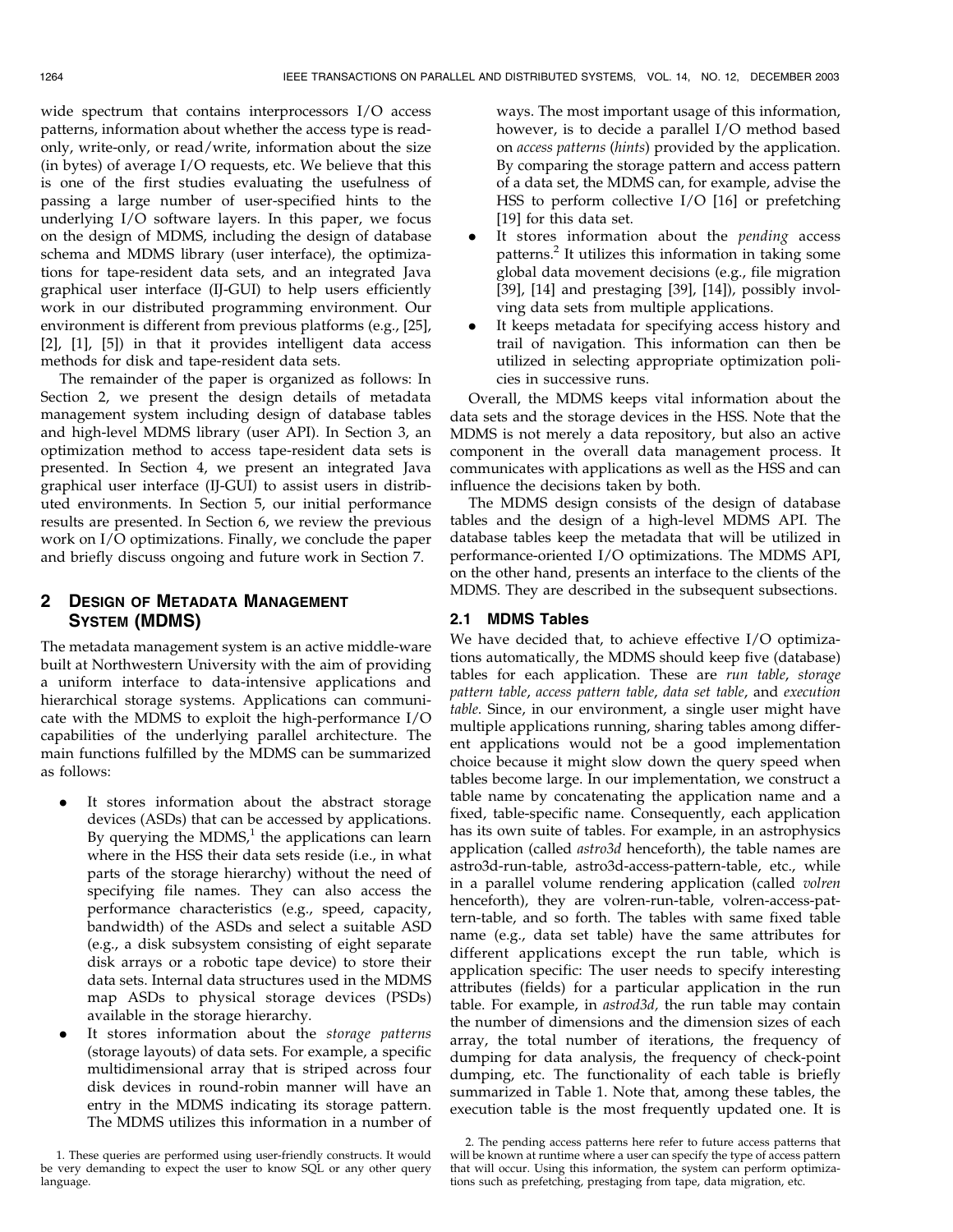| <b>Table Name</b>     | <b>Functionality</b>                                  | <b>Primary Key</b>             |  |
|-----------------------|-------------------------------------------------------|--------------------------------|--|
| Run table             | Records each run of the application with              | Run id                         |  |
|                       | user-specified attributes                             |                                |  |
| Dataset table         | Keeps information about the datasets used each run    | run $id +$ association id      |  |
| Access pattern table  | Keeps the access pattern specified by user for        | run id + dataset name          |  |
|                       | each dataset                                          |                                |  |
| Storage pattern table | Keeps information on how data stored for each dataset | dataset name                   |  |
| Execution table       | Records I/O activities of the run,                    | run $id + dataset + iteration$ |  |
|                       | including file path and name, offset, etc.            | number                         |  |

TABLE 1 Functionality of Database Tables Maintained in the MDMS

typically updated whenever the application in question dumps data on disk/tape for visualization and data analysis purposes. The run table, on the other hand, is updated once for each run (assigning a new run-id to each run). The data set table keeps the relevant information about data sets in the application, the access pattern table maintains the access pattern information, and the storage pattern table keeps information about storage layouts of the data sets. An advantage of using an OR-DBMS [33] in building the MDMS is being able to use pointers that minimize metadata replication, thereby keeping the database tables in manageable sizes. The MDMS also has a number of global (interapplication) tables to manage all applications, such as application table, which records all the application names, their host machines, etc., in the system, visualization table, where location of visualization tools can be found, and storage devices table, which maps ASDs to PSDs. An example use of our five database tables is illustrated in Fig. 3. Note that the memory requirements for MDMS are small. A typical run of a large scale aplication results in about 20-30K increase of metadata.

#### 2.2 MDMS API

The MDMS API, which consists of a number of MDMS functions, is in the center of our programming environment.



Fig. 3. Internal representation in MDMS.

Through this API, the programs can interact with the database tables without getting involved with low-level SQL-like commands. Our MDMS library is built on top of MPI-I/O [10], the emerging parallel I/O standard. MPI-I/O provides many I/O optimization methods such as collective I/O, data sieving, asynchronous I/O, etc. But, for most computational scientists with little knowledge of I/O optimizations and storage devices, it is very hard to choose the appropriate I/O routines from among numerous complicated MPI-I/O functions. Our MDMS API helps users choose the most suitable I/O functions according to user-specified data access pattern information. In this environment, an access pattern for a data set is specified by indicating how the data set is to be shared and accessed by parallel processors. For example, an access pattern such as (Block,\*) says that the two-dimensional data set in question is divided (logically) into groups of rows and each group of rows will be accessed by a single processor. These patterns are also used as storage patterns. As an example, for a two-dimensional disk-resident array, a (Block,\*) storage pattern corresponds to row-major storage layout (as in C), a (\*,Block) storage pattern corresponds to columnmajor storage layout (as in Fortran), and a (Block, Block) storage pattern corresponds to blocked storage layout which might be very useful for large-scale linear algebra applications whose data sets are amenable to blocking [37]. Our experience with large-scale, I/O-intensive codes indicates that, usually, the users know how their data sets will be used by parallel processors; that is, they have sufficient information to specify suitable access patterns for the data sets in their applications. Note that conveying an access pattern to the MDMS can be quite useful, as the MDMS can compare this access pattern with the storage pattern of the data set (which is kept in the storage pattern table), and can decide an optimal  $I/O$  access strategy.<sup>3</sup> For instance, an example use of this information might occur in the following way. If the user is going to access a data set in a (Block, Block) fashion while the data set is stored, say in a file on disk, as (Block,\*), the MDMS will automatically choose the MPI-I/O collective I/O function to

<sup>3.</sup> Our MDMD supports many regular partitioning patterns such as (Block, \*), (Block,Block), (Block, CYCLIC), etc. In addition, our recent work would allow users to specify irregular and more flexible access patterns by employing MPI-I/Os derived datatypes mechanism [34]. In this work, however, only the most popular patterns such as (Block, \*), (Block, Block) have been used for our experiments.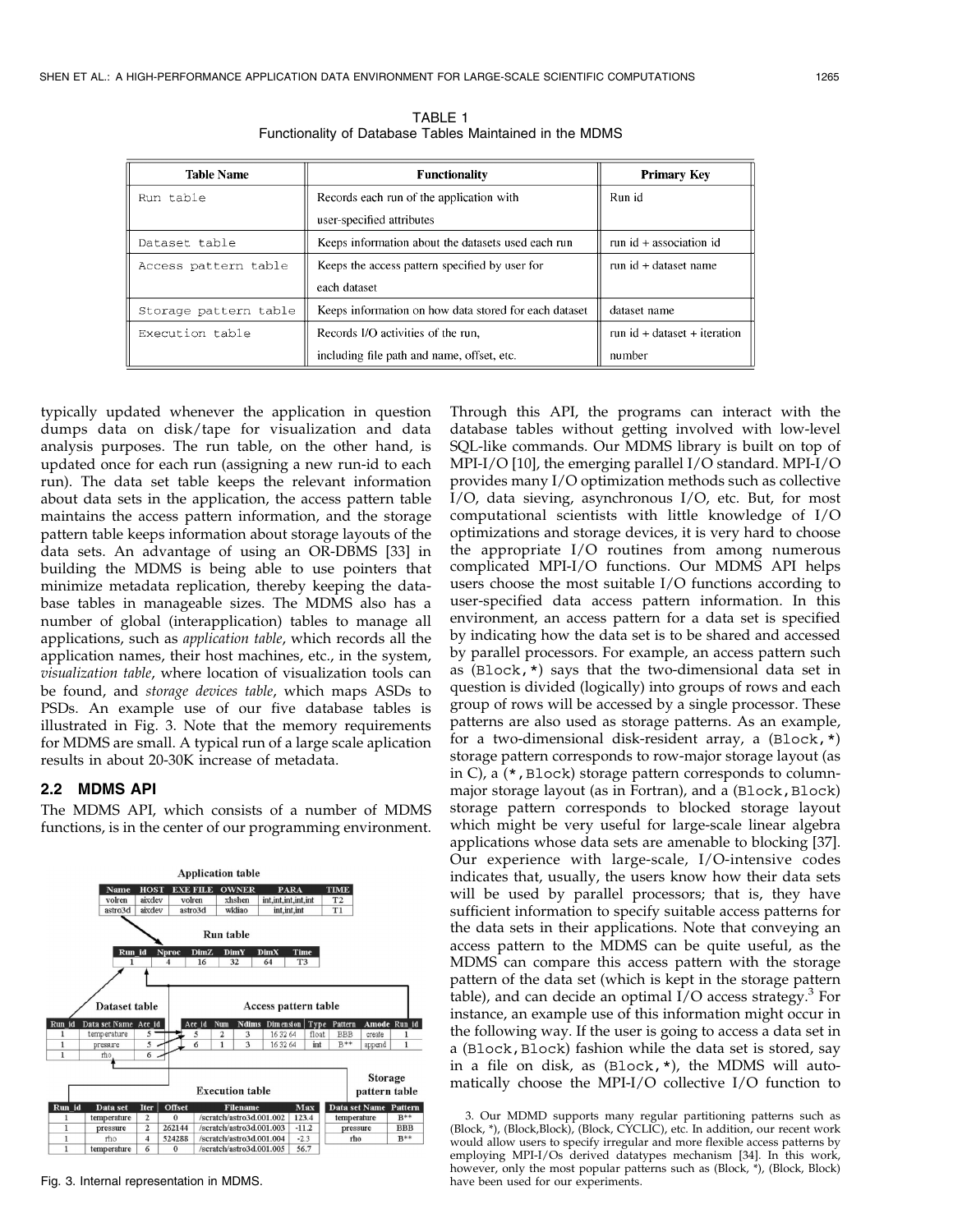

Fig. 4. Selecting an I/O optimization.

achieve better performance. Our library also provides other I/O optimization methods that are not found in MPI-I/O, but can be built on top of MPI-IO using the access pattern information such as data prefetching (from disk or tape to memory), data prestaging (from tape to disk), and subfiling (for tape-resident data) [26]. For example, when the user is going to access a sequence of data sets and perform some computation on them sequentially, our library can overlap the I/O access and computation by prefetching or prestaging the next data set while the computation on the current data set continues. As another example, if the user will access a small chunk of data from a large tape-resident data set, our tape library, APRIL [26], will be called to achieve low latency in tape accesses. Another feature of the MDMS is that we provide mechanisms to locate the data by data set names, such as temperature or pressure rather than using file name and offset. The user can also query the MDMS to locate data sets in which she has particular interest and to devise application-specific access strategies for these data sets. Fig. 4 depicts a sketch of how an I/O optimization decision is made. In short, comparing the access pattern and storage pattern, and having access to the information about the location of the data set in the storage hierarchy, the MDMS can decide a suitable I/O optimization.

Note that, in our environment, the users' task is to convey the access pattern information to the MDMS and let the MDMS select a suitable I/O strategy for her. In addition to interprocessor access pattern information (hint), the MDMS also accepts information about, for example, whether the data set will be accessed sequentially, whether it is read-only for the entire duration of the program, and whether it will be accessed only once or repeatedly. An important problem now is in what part of the program the user should convey this information (hints). While one might think that such user-specified hints should be placed at the earliest point in the program to give the MDMS maximum time to develop a corresponding I/O optimization strategy, this may also hurt performance. For example, in receiving a hint, the MDMS can choose to act upon it, an activity that may lead to suboptimal I/O strategies had we considered the next hint. Therefore, sometimes delaying hints and issuing them to MDMS collectively might be a better choice. Of course, only the correlated hints must be issued together. While passing (access pattern) hints to file systems and runtime systems was proposed by other researchers [27], [24], [29], we believe that this is the first study that considers a large spectrum (variety) of performance-oriented hints in a unified framework.

The functions used by the MDMS to manipulate the database tables are given in Table 2. Fig. 5, on the other hand, shows a typical flow of calls using the MDMS. These routines are meant to substitute the traditional Unix I/O functions or MPI-IO calls that may be used by the programmers when they want to read or dump data. They look very similar to typical Unix I/O functions in appearance, so the users do not have to change their programming practices radically to take advantage of state-of-the-art I/O optimizations. The flow of these functions can be described as follows:

- 1. Initialization. The MDMS flow starts with a call to the initialization() routine.
- 2. Write. The write operations start with createassociation() that creates an association for the data sets that can be grouped together for manipulation. The create-association() returns an association-id that can be used later for collectively manipulating all the associated data sets. The subsequent function for the write operations is the save-initial() routine. This can be thought of as "file open" command in Unix-like I/O. Then, the user can use the save() function to perform data write operations to the storage hierarchy. Note that, in traditional Unix-like I/O, each data set needs a "file open," while in the MDMS library, there is only one "open:" the saveinitial() routine collectively opens all the associated data sets. The write operations are ended with savefinal() that corresponds to a "file close" operation in Unix-like I/O.
- 3. Read. The read operations start with the get-association() routine that obtains an association handle generated by the create-association() routine during a previous write operation. The next function to continue the read operations is load-initial() which, again, corresponds to "file-open" in Unix I/O. Then, the user can use the load() routine to perform read operations. The read operations are completed by the load-final() function. Note that the read and write operations can, of course, interleave.
- Finalization. The MDMS flow is ended with the finalization() routine.

As stated earlier, the MDMS library provides transparent access to the database tables, thus users do not need to deal with these tables explicitly. The actions taken by the MDMS for a typical run session are as follows:

- 1. A row is added to the run table by set-run-table() to record the user-specified information about this run. Users can search this table by date and time to find information pertaining to a particular run.
- 2. For the data sets having similar characteristics such as the same dimension sizes, access pattern, etc., an association is reated by create-association(). Each association with one or several data sets is inserted into the data set table. The access pattern table and storage pattern table are also accessed by the createassociation(): The access pattern and storage pattern of each data set are inserted into these two tables, respectively. We expect the user to at least specify the access pattern for each data set. Note that,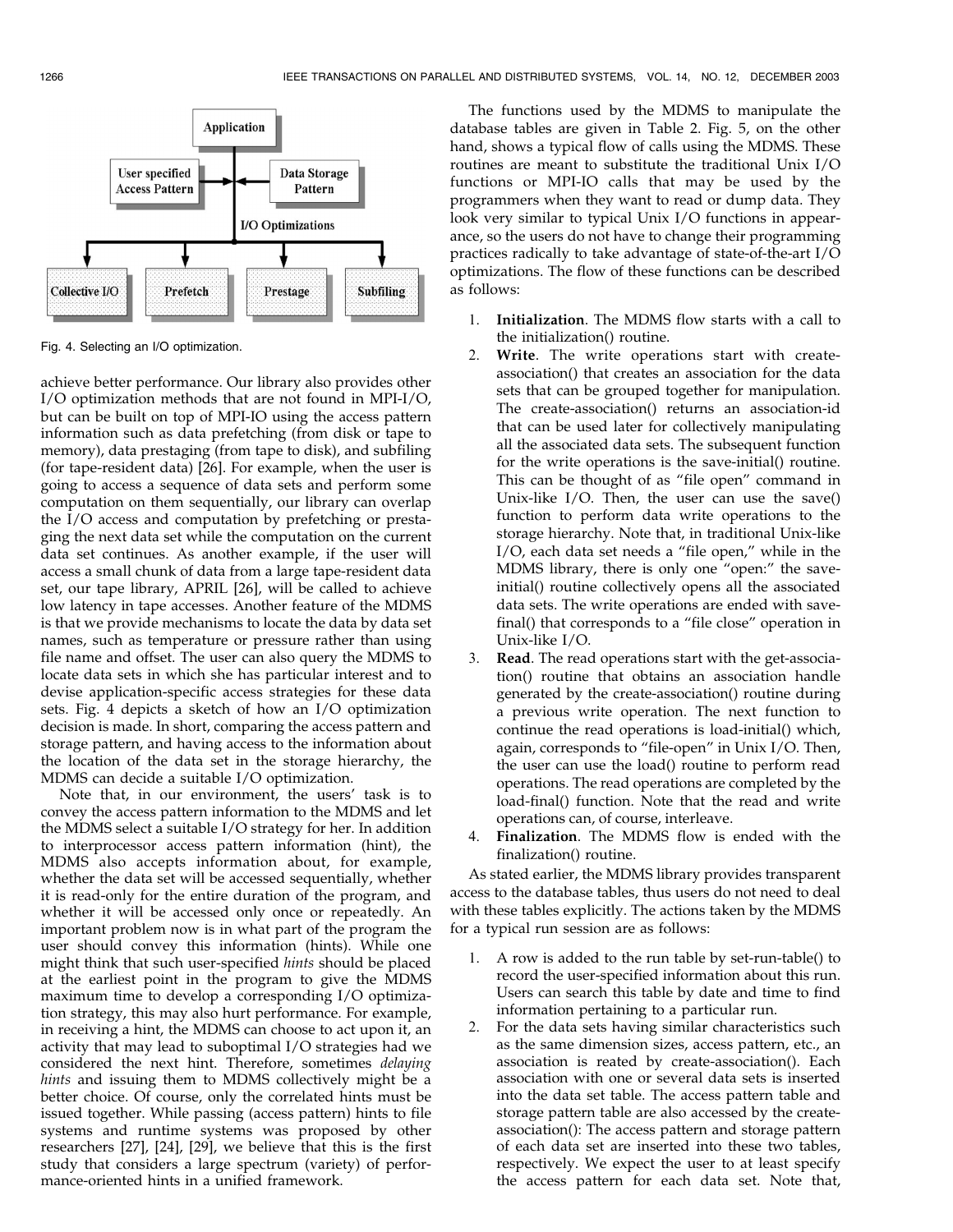| <b>Name</b>          | <b>Functionality</b>                | <b>Important Parameters</b> | <b>Tables Involved</b> |
|----------------------|-------------------------------------|-----------------------------|------------------------|
| initialization()     | Initializes the MDMS environment    | Application name            | Application table      |
| create-association() | Creates an association for          | Dataset name.               | Dataset table          |
|                      | the datasets with same behavior     | access pattern              |                        |
| get-association()    | Obtains the association for         | Dataset name,               | Dataset table          |
|                      | the datasets                        | access pattern              |                        |
| $set-run-table()$    | Adds a row in the run table         |                             | Run table              |
| $load$ -initial $()$ | Determines the file name and offset | Dataset.                    | Execution table,       |
|                      | of the dataset; Opens the file;     | Association handle          | Access pattern table,  |
|                      | Determines I/O optimization method  |                             | Storage pattern table  |
| load()               | Determines whether prefetching      | Association handle          | None                   |
|                      | should be performed;                |                             |                        |
|                      | Performs I/O (read)                 |                             |                        |
| $load-final()$       | Closes the files involved           | Association handle          | None                   |
| $save = initial()$   | Generates file names; Opens         | Association handle          | Execution table.       |
|                      | files for write; Determines I/O     |                             | Access pattern         |
|                      | optimization method such as         |                             | table, Storage         |
|                      | collective I/O, data sieving        |                             | pattern table          |
| save()               | Writes dataset                      | Dataset.                    | None                   |
|                      |                                     | Association handle          |                        |
| $save-final()$       | Closes the files involved           | Association handle          | None                   |

TABLE 2 Functions Used in the MDMS

depending on the program structure, a data set might have multiple access patterns in different parts of the code. The MDMS also accepts userspecified storage pattern hints. If no storage pattern hint is given, the MDMS selects row-major layout (for C programs) or column-major layout (for Fortran programs).

- 3. In load-init(), the file names, offsets, iteration number, etc., of a particular data set are searched from the execution table.
- In save-init(), the execution table may be searched to find out the file name for check-pointing. In save(), a row is inserted into execution table to record the current I/O activity.
- 5. Steps 3 and 4 are repeated until the main loop where the I/O activity occurs is finished.

# 3 HIERARCHICAL STORAGE SYSTEM

The data sets that are generated by large-scale scientific applications might be too large to be held on the secondary storage devices permanently: thus, they have to be stored on tertiary storage devices (e.g., robotic tape) depending on their access profile. In many tape-based storage systems, the access granularity is a whole file [39]. Consequently, even if the program tries to access only a section of the taperesident file, the entire file must be transferred from the tape to the upper level storage media (e.g., magnetic disk). This can result in poor I/O performance for many access patterns. The main optimization schemes in the MDMS we

have presented so far, such as collective I/O, prefetching and prestaging, could not help much when the user accesses only a small portion in a huge tape-resident data set as the tape access times would dominate. In this section, we present an optimization technique called subfiling that



Fig. 5. A typical MDMS execution flow.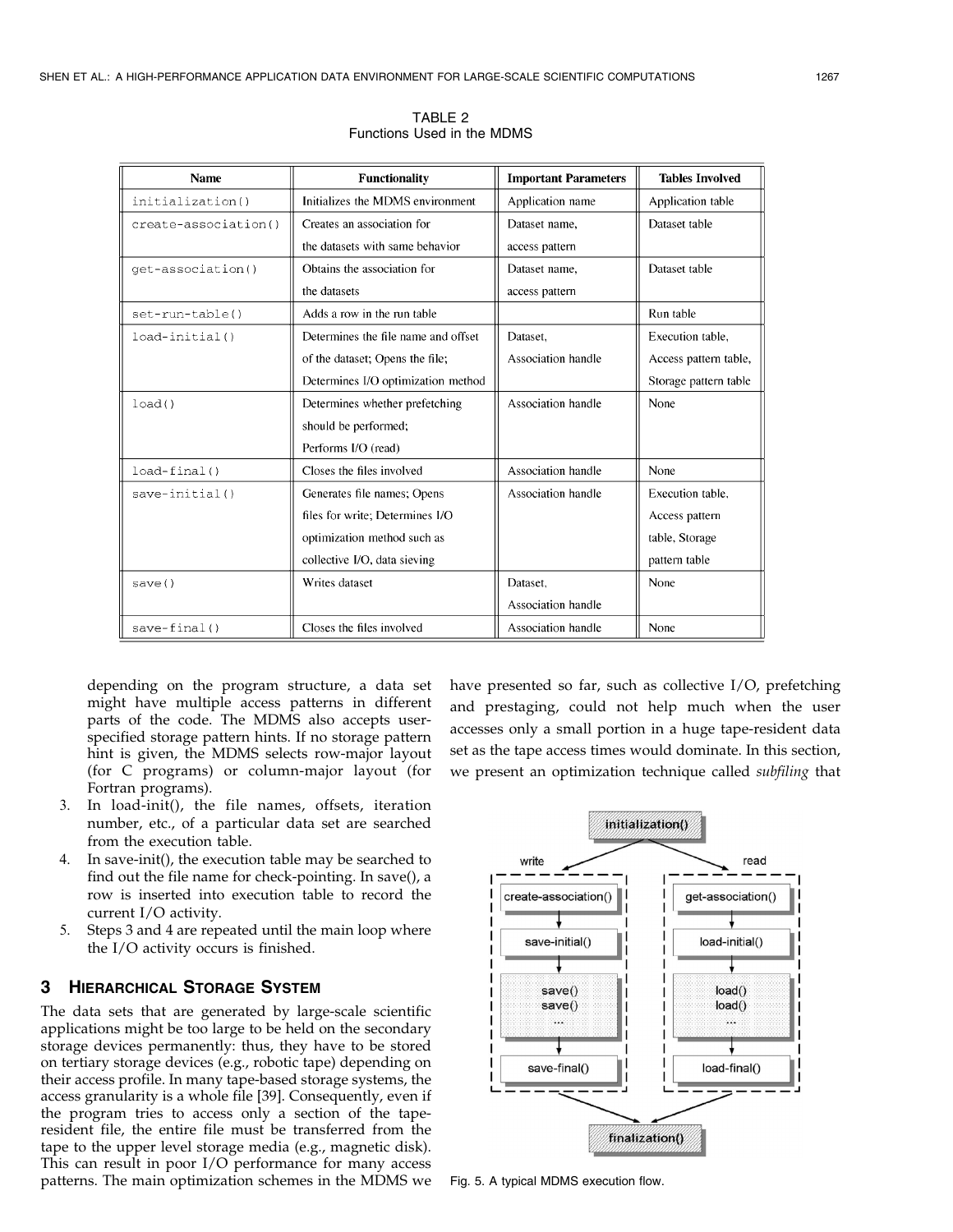

Fig. 6. (a) Interaction between the library calls, MPI-IO, and HPSS. (b) Prefetching, prestaging, and migration.

can significantly reduce the I/O latencies in accessing taperesident data sets.

#### 3.1 Subfiling

We have developed and integrated into the MDMS a parallel runtime library (called APRIL) for accessing tape-resident data sets efficiently. At the heart of the library lies an optimization scheme called subfiling. In subfiling, instead of storing each tape-resident data set as a single large file, we store it as a collection of small subfiles. In other words, the original large data set is divided into uniform chunks, each of which can be stored independently in the storage hierarchy as a subfile. This storage strategy, however, is completely transparent to the user who might assume that the data set is stored in a single (logical) file. For read or write operations to the tape-resident data set, the start and end coordinates should be supplied by the user. The MDMS, in turn, determines the set of subfiles that collectively contain the required data segment delimited by the start and end coordinates. These subfiles are brought (using the APRIL API) from the tape to the appropriate storage device and the required data segment is extracted from them and returned to the user buffer supplied in the I/O call. The programmer is not aware of the subfiles used to satisfy the request. This provides a low-overhead (almost) random access for the taperesident data with an easy-to-use interface.

The interaction between the library calls and the I/O software layers is depicted in Fig. 6a. Our current access to a storage hierarchy that involves tape devices is through HPSS (High Performance Storage System) [14]. The required subfiles are transferred (in a user-transparent manner) using the HPSS calls from the tape device to the disk device and then our usual MDMS calls (built on top of MPI-IO) are used to extract the required subregions from each subfile. Fig. 6b shows some of the potential I/O optimizations between different layers.

#### 3.2 Experiments with APRIL

We have conducted several experiments using the APRIL library API from within the MDMS. During our experiments, we have used the HPSS at the San Diego Supercomputing Center (SDSC). We have used the low-level

TABLE 3 Access Patterns Used in the Experiments

| <b>Access</b><br><b>Pattern</b> | <b>Start</b><br>Coordinate | End<br>Coordinate | <b>Num of Floating</b><br><b>Point Elements</b> |  |
|---------------------------------|----------------------------|-------------------|-------------------------------------------------|--|
| A                               | (0, 0)                     | (1000, 1000)      | $1 * 10^6$                                      |  |
| B                               | (0, 0)                     | (4000, 1000)      | $4 * 10^6$                                      |  |
| C                               | (0, 0)                     | (24000, 1000)     | $24 * 10^6$                                     |  |
| D                               | (5000, 5000)               | (6000, 6000)      | $1 * 10^6$                                      |  |
| E                               | (0, 0)                     | (80, 50000)       | $4 * 10^6$                                      |  |
| $_{\rm F}$                      | (0, 0)                     | (1000, 4000)      | $4 * 10^6$                                      |  |
| G                               | (6000, 6000)               | (8000, 8000)      | $4 * 10^6$                                      |  |

Each access pattern is delimited by a start coordinate and an end coordinate and contains all the data points in the rectangular region.

routines of the SDSC Storage Resource Broker (SRB) [2] to access the HPSS files. Table 3 shows the access patterns that we have experimented with (A through H). It also gives the start and end coordinates of the access patterns as well as the total number of elements requested by each access. In all these experiments, the global file was a two-dimensional matrix with  $50,000 \times 50,000$  floating-point elements. The chunk (subfile) size was set to  $2,000 \times 2,000$  (small chunks) and  $4,000 \times 4,000$  (large chunks) floating-point elements.

The results from our experiments are summarized in Table 4. The table gives the response times (in seconds) of the naive scheme (i.e., without subfiling) and the percentage gains achieved by our library using two subfile sizes (as given above) over the naive scheme. The results show that the library can, in general, bring about substantial improvements over the naive scheme for both read and write operations. The performance degradation in pattern C is due to the fact that subfiling causes a large number of small I/O calls while the naive approach completes the whole access with a single I/O call. We plan to eliminate these problems by developing techniques that help to select optimal subfile shapes given a set of potential access patterns. Smaller chunk sizes have the advantage of increased granularity. With the increased granularity the amount of redundant data transfer reduces, possibly increasing the efficiency. However, if the chunk size is too small, the number of files that has to be accessed increases, possibly reducing the overall efficiency. Hence, there is an optimal chunk size for each access pattern. If there is a single known pattern with fixed form accesses (i.e., accesses to the file has exactly the same form and size even if they are to different positions in the file), setting the chunk size to be equal to the access pattern will naturally result in the minimal delay. On the other hand, optimal chunk form for arbitrary access patterns or for a set of access patterns depends on the relative costs of transferring redundant data and accessing a file. Hence, it is related to the specific costs of the underlying system, such as data transfer rates and file access delay. Our initial observation is that the techniques proposed by Sarawagi [31] might be quite useful for this problem. Nevertheless, the results in Table 4 show that even a fixed chunk form increases the performance of the system significantly for almost all access patterns.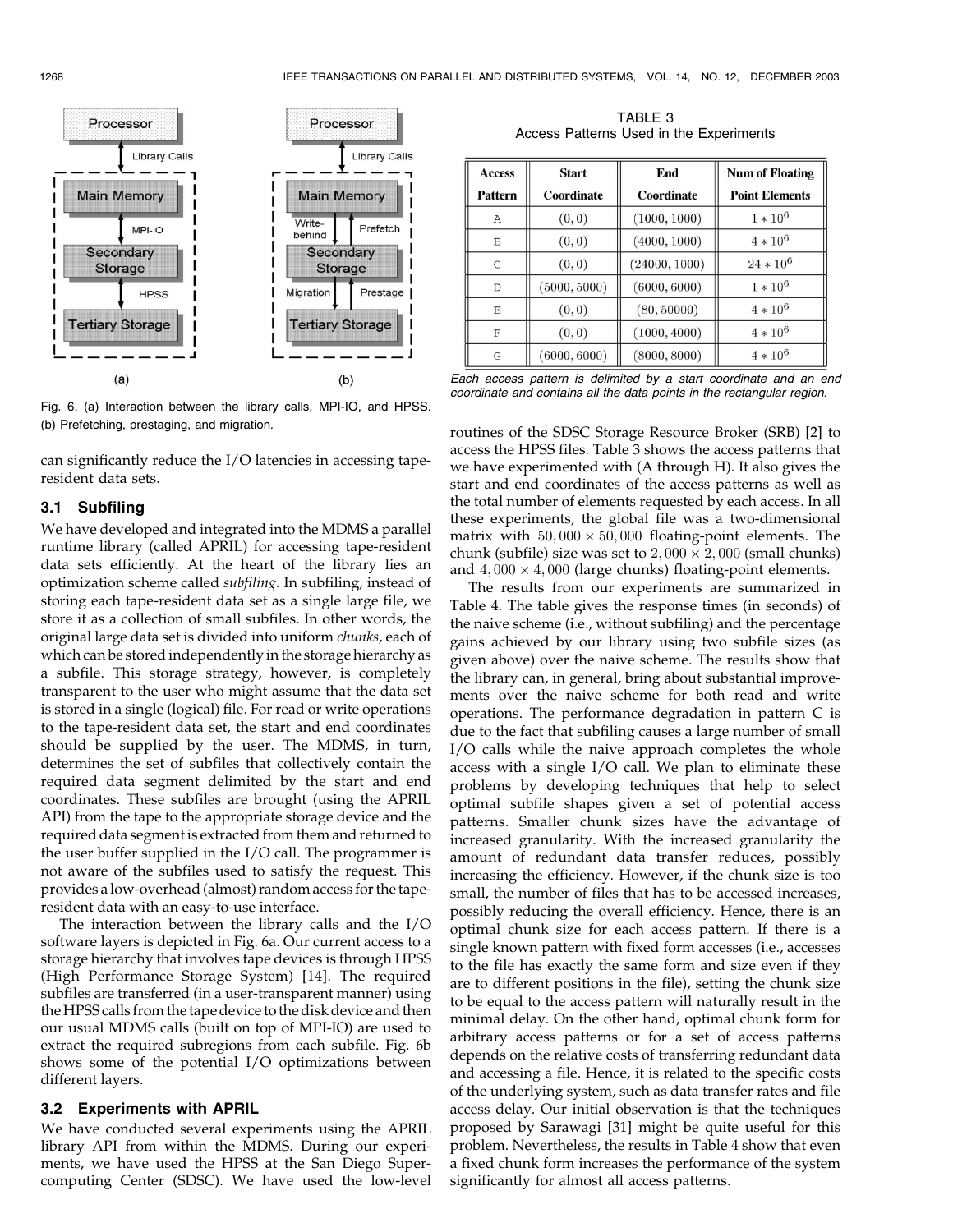|                |              | <b>Write Operations</b> |              | <b>Read Operations</b> |              |              |  |
|----------------|--------------|-------------------------|--------------|------------------------|--------------|--------------|--|
| <b>Access</b>  | <b>Times</b> | <b>Small</b>            | Large        |                        | <b>Small</b> | Large        |  |
| <b>Pattern</b> | W/0          | <b>Chunk</b>            | <b>Chunk</b> | W/0                    | <b>Chunk</b> | <b>Chunk</b> |  |
|                | chunking     | Gain $(\%)$             | Gain $(\%)$  | chunking               | Gain $(\%)$  | Gain $(\%)$  |  |
| A              | 2774.0       | 96.1                    | 94.5         | 784.7                  | 85.2         | 77.1         |  |
| B              | 2805.9       | 83.8                    | 84.9         | 810.1                  | 43.2         | 55.6         |  |
| $\mathcal{C}$  | 2960.3       | 8.8                     | 37.9         | 793.3                  | $-240.5$     | $-172.4$     |  |
| D              | 3321.2       | 96.7                    | 95.4         | 798.4                  | 84.1         | 79.7         |  |
| E              | 138723.3     | 96.0                    | 97.2         | 39214.1                | 85.9         | 88.5         |  |
| F              | 11096.3      | 95.9                    | 96.4         | 3242.9                 | 88.3         | 88.6         |  |
| G              | 5095.2       | 91.2                    | 96.5         | 1612.9                 | 76.6         | 89.9         |  |

TABLE 4 Execution Times and Percentage Gains for Write and Read Operations

The second and fifth columns give the times for the naive I/O (without subfiling) in seconds. The remaining columns (except the first one) show the percentage improvements over the naive I/O method when subfiling is used.

# 4 DESIGN OF THE INTEGRATED JAVA GRAPHICAL USER INTERFACE

As it is distributed in nature, our application development environment involves multiple resources across distant sites. For example, let us consider our current working environment that consists of different platforms and tools. We do program development using local HP or SUN workstations, the visualization tools used are installed on a Linux machine, our MDMS is located on another machine, and our parallel applications currently run on a 16-node IBM SP-2 distributed-memory message-passing architecture. Although these machines are within our department, they could be distributed across different locations in the Internet.

When the user starts to work on such a distributed environment without the help of our application development system, she normally needs to go through several steps that can be summarized as follows:

- 1. Log on to IBM SP2 and submit the parallel application.
- 2. When the execution of the application is complete, log on to the database host and use native SQL dialect to find the data set that would be needed for visualization.
- 3. Once the required data set has been found, transfer the associated file(s) manually, for example, using ftp, from SP2 (where data are located) to the visualization host (where visualization tools reside).
- 4. Log on to the visualization host (Linux machine) and start the visualization process.
- 5. Repeat Steps 2, 3, and 4 as long as there exist data sets to be visualized.

Obviously, these steps might be very time-consuming and inconvenient for the users. To overcome this problem (which is due to the distributed nature of the environment), an integrated Java graphical user interface (IJ-GUI) is implemented and integrated to our application development environment. The goal of the IJ-GUI is to provide users with an integrated graphical environment that hides all the details of interaction among multiple distributed resources (including storage hierarchies). We use Java because it is becoming a major language in distributed systems and it is easy to integrate Java in a Web-based environment. Java also provides the tools for a complete framework that addresses all aspects of managing the process of application development: processes and threads, database access, networking, and portability. In this environment, the users need to work only with IJ-GUI locally, rather than go to different sites to submit parallel applications or to do file transfers explicitly. Fig. 7 shows how IJ-GUI is related to other parts of our system. It actively nteracts with three major parts of our system: with parallel machines to launch parallel applications, with the MDMS through JDBC to help users query metadata from databases, and with visualization tools. The main functions that IJ-GUI provides can be summarized as follows:



Fig. 7. Java GUI and the overall system.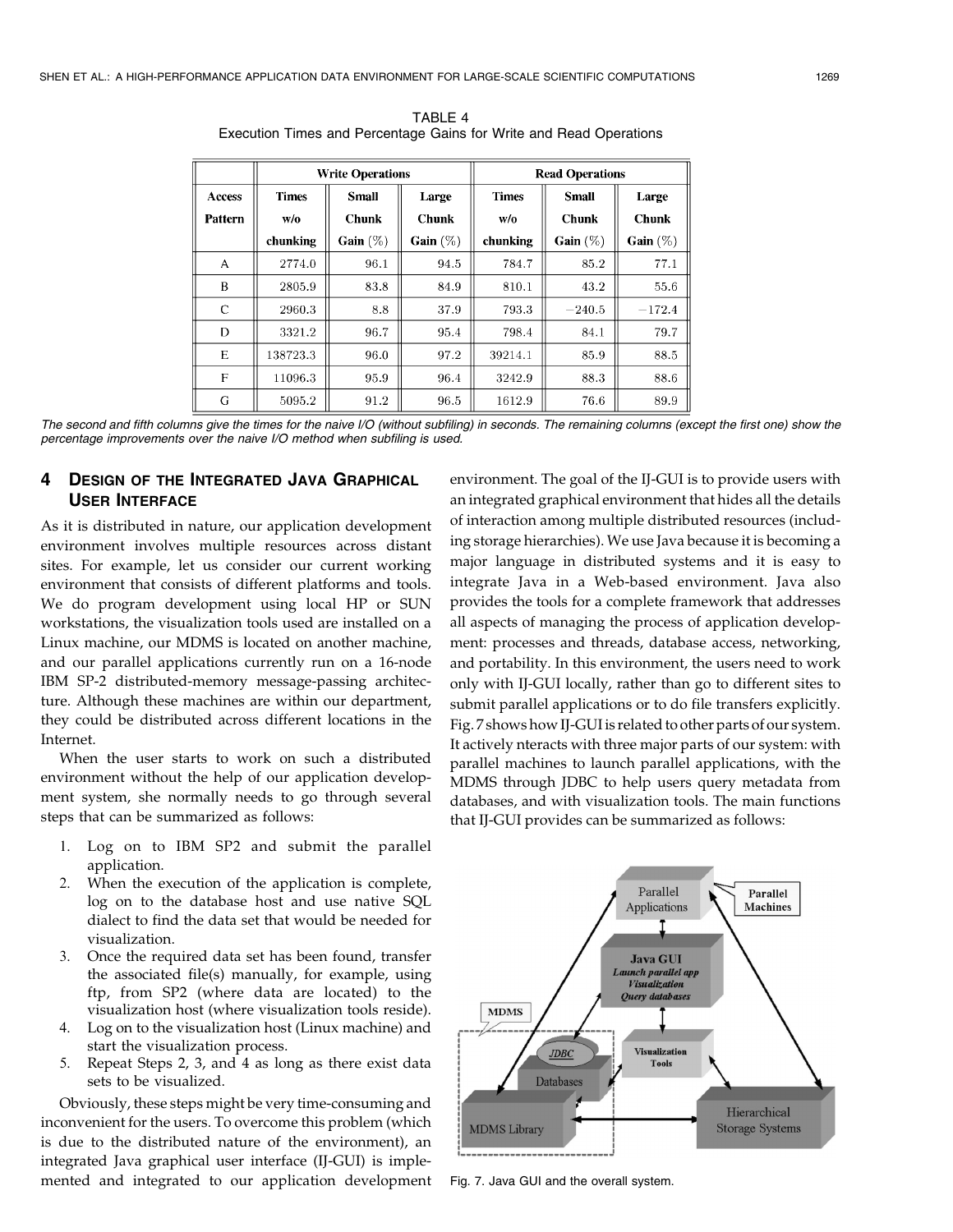- Registering new applications. To start a new application, the user needs to create a new suite of tables for the new application. Using the IJ-GUI, the user needs only to specify attributes (fields) of the run table and all other tables (e.g., storage pattern table, execution table, etc.) will be created automatically using the information provided in the run table.
- . Running applications remotely. The applications typically run on some form of parallel architecture such as IBM SP2 that can be specified by the user when she registers a new application. Therefore, a remote shell command is used in IJ-GUI to launch the job on remote parallel machines. The user can also specify command line arguments in the small text fields. Defaults are provided and the user can change them as needed. The running results will be returned in the large text area.
- . Data analysis and visualization. Users can also carry out data analysis and visualization through the IJ-GUI. In general, data analysis is very applicationspecific and may come in a variety of flavors. For some applications, data analysis may simply calculate the maximum, minimum, or average value of a given data set whereas, for some others, it may be plugged into the application and calculate the difference between two data sets and decide whether the data sets should be dumped now or later. The current approach to the data analysis in our environment is to calculate the maximum, minimum, and arithmetic means of each data set generated. From the IJ-GUIs point of view, this process is no different than submitting a remote job. Visualization, on the other hand, is an important tool in large-scale scientific simulation, helping the users to inspect the inside nature of data sets. It is, in general, slightly more complicated than data analysis. First of all, the users' interests in a particular data set may be very arbitrary. Our approach is to list all the candidate data sets by searching the database using the user-specified characteristics such as maximum, minimum, means, iteration numbers, pattern, mode, etc. Then, the candidates are presented in a radio box for the user so that she can select the data set she wants. Second, the data sets are created by parallel machines, and they are located on parallel machines or stored in hierarchical storage systems. But, our visualization tools are installed in different locations. Therefore, inside IJ-GUI, we transparently copy the data from the remote parallel machine or hierarchical storage systems to the visualization host and then start the visualization process. The user does not need to check the MDMS tables explicitly for interesting data sets or perform data transfers manually. The only thing that she needs to do is to check-mark the radio box for interesting data sets, select a visualization tool (vtk, xv, etc.) and, finally, click the visualization button to start the process. The current visualization tools supported in our environment include Visualization Toolkit (vtk), Java 3D, and xv. Fig. 8 shows how the user visualizes data sets through vtk and xv.
- . Table browsing and searching. Advanced users may want to search the MDMS tables to find the data sets of particular interest. Therefore, the table browsing and searching functions are provided in



Fig. 8. A visualization example. The upper window shows the data sets along with their characteristics such as data sizes, iteration number (in which they are dumped), offset, pattern, etc. These data sets are chosen by the user for visualization. The lower windows show the visualization results for two different data sets, each using a different visualization tool.

the IJ-GUI. The user can just move the mouse and pick a table to browse and search the data without logging on to a database host and typing native SQL script.

. Automatic code generator. Our IJ-GUI relieves users great burden of working in a distributed system with multiple resources. For an application that has already been developed, the user would find it very easy to run her application with any parameters she wants: She can also easily carries out data analysis and visualization, search the database, and browse the tables. For a new application to be developed, however, although our high-level MDMS API is easy to learn and use, the user may need to make some efforts to deal with data structure, memory allocations, and argument selections for the MDMS functions. Although these tasks may be considered routine, we also want to reduce them to almost zero by designing an Automatic Code Generator (ACG) for MDMS API. The idea is that, given a specific MDMS function and other high-level information such as the access pattern of a data set, ACG will automatically generate a code segment that includes variable declarations, memory allocations, variable assignments, and identifications of as many of the arguments of that API as possible. The most significant feature of ACG is that it does not just work like a MACRO which is substituted for real codes: It may also consult databases for advanced information if necessary. For example, to generate a code segment for set-run-table(), which is to insert one row into the run table to record this run with user-specified attributes, our ACG would first search the database and return these attributes, then, it uses these attributes to fill out a predefined data structure as an argument in function set-run-table(). Without consulting the database, the user has to deal with these attributes by hand. Our ACG is integrated within our IJ-GUI as part of its functions. The user can simply copy the code segment generated and paste them in her own program.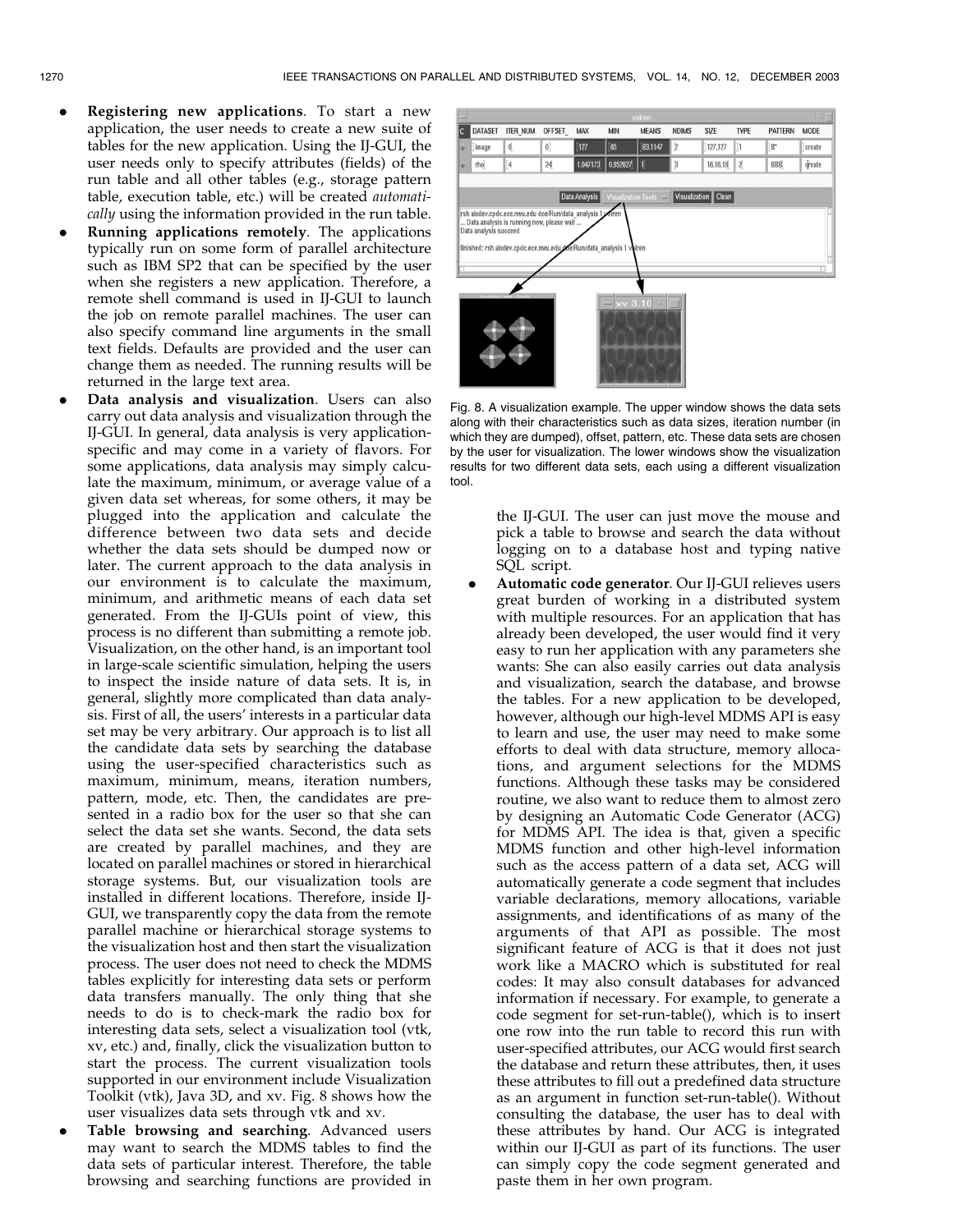TABLE 5 Total I/O Times (in Seconds) for astro2d, astro3d, and Unstructured Applications (Data Set Size is 256 MB, 8 MB, and 64 MB, Respectively)

|           | astro2d  |          |          | astro3d  | unstructured |          |
|-----------|----------|----------|----------|----------|--------------|----------|
|           | 32 procs | 64 procs | 32 procs | 64 procs | 32 procs     | 64 procs |
| Original  | 23.46    | 39.67    | 109.93   | 211.47   | 547.61       | 488.13   |
| Optimized | 14.05    | 11.23    | 3.33     | 3.51     | 1.25         | 2.13     |

Currently, the IJ-GUI is implemented as a stand-alone system, we are in the process of embedding it into the Web environment, so the user can work in our integrated environment through a Web browser.

# 5 EXPERIMENTS

In previous sections, we have shown that our MDMS can provide an easy-to-use environment by relieving users from details of data storage architectures and file layouts. Unlike other systems that have to sacrifice significant performance in exchange for ease-of-use, our MDMS can still take advantage of state of the art I/O techniques to achieve performance improvements. In this section, we present some performance numbers from our current MDMS and IJ-GUI implementations. The experiments were run on an IBM SP-2 at Argonne National Lab. Each node of the SP-2 is RS/6000 Model 390 processor with 256 megabytes memory and has an I/O subsystem containing four nine gigabytes SSA disks attached to it.

We used four different applications: three of them are used to measure the benefits of collective I/O for diskresident data sets; the last one is used to see how prestaging (i.e., staging data from tape to disk before they are needed) performs for tape-resident data and how prefetching (i.e., fetching data from disk to memory before they are needed) performs data already on disks. The current implementation of the APRIL library uses HPSS [14] as its main HSS interface to tape devices. HPSS is a scalable, next-generation storage system that provides standard interfaces (including an API) for communication between parallel processors and mass storage devices. Its architecture is based on the IEEE Mass Storage Reference Model Version 5 [13]. Through its parallel storage support by data striping, HPSS can scale upward as additional storage devices are added.

Table 5 shows the total I/O times for a two-dimensional astrophysics template (astro2d), a three-dimensional astrophysics code (astro3d), and for an unstructured (irregular data access pattern) code on the IBM SP-2. Here, Original refers to the code without collective I/O and Optimized denotes the code with collective I/O. In all cases, the MDMS is run at Northwestern University. The important point here is that, in both the Original and the Optimized versions, the user code is essentially the same; the only difference is that the Optimized version contains access pattern hints and I/O read/write calls to the MDMS. The MDMS automatically determines that, for the best performance, collective I/O needs to be performed. As a result, impressive reductions in I/O times are observed. Since the number of I/O nodes are fixed on the SP-2, increasing the number of processors may cause (for some codes) an increase in the I/O time.

Note that an experienced programmer who is familiar with file layouts and storage architectures can obtain the same results by manually optimizing these three applications using collective I/O. This requires, however, significant programming time and effort on the programmers' part. Our work and results show that such improvements can also be possible using a smart metadata management system and requiring users to indicate only access pattern information.

Our next example (Table 6) is a parallel volume rendering application (volren). As in previous experiments, the MDMS is run at Northwestern University. The application itself, on the other hand, is executed at Argonne National Lab's SP-2 and the HPSS at the San Diego Supercomputer Center (SDSC) is used as the HSS. In the Original code, four data files are opened and parallel volume rendering is performed. In the Optimized code, the four data sets (corresponding to four data files) are associated with each other, and prestaging (from tape to disk) is applied for these data sets. Table 6 gives the total read times for each of the four files for the Original and Optimized codes for four and eight processor cases, respectively. The results reveal that, for both four and eight processor cases, prestaging reduces the I/O times significantly. We need to mention that, in every application we experimented with in our environment, the time spent by

#### TABLE 6

Total I/O Times (in Seconds) for volren on Four and Eight Processors (Data Set Size is 64 MB) and Average I/O Times

|                                                    | volren 4 procs                                                            |  |  |  | volren 8 procs |      |      |
|----------------------------------------------------|---------------------------------------------------------------------------|--|--|--|----------------|------|------|
| File No $\rightarrow$                              |                                                                           |  |  |  |                |      |      |
| ∥ Original                                         | $\parallel$ 31.18   19.20   61.86   40.22   18.79   37.69   21.02   14.70 |  |  |  |                |      |      |
| Optimized    11.90   11.74   20.10   18.38   10.74 |                                                                           |  |  |  | 6.23           | 4.49 | 6.42 |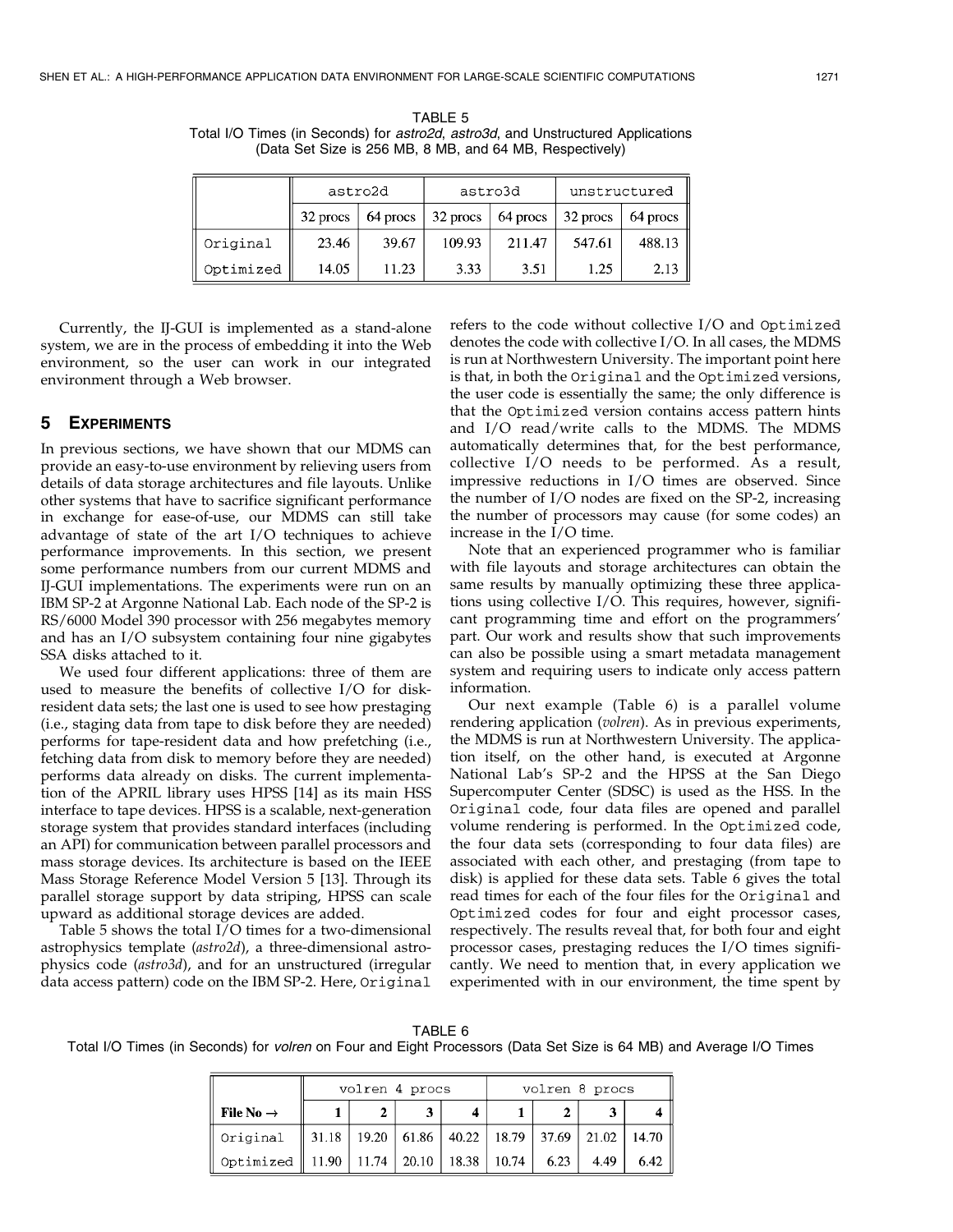TABLE 7 Average I/O Times (in Seconds) for volren (Data Set Size is 2 MB)

|           | 4 procs | 8 procs |
|-----------|---------|---------|
| Original  | 2.27    | 1.34    |
| Optimized | 1.91    | 1.15    |

the application in negotiating with the MDMS was less than one second. When considering the significant runtime improvements provided by I/O optimizations, we believe that this overhead in not great.

Finally, we also measure the benefits of prefetching in volren. We assume the data sets are stored on local SP-2 disks. In the Original code, four data files are opened and computations are performed sequentially. In the Optimized code, prefetching (from disk to memory) is applied to the next data file when each processor is doing computation on the current data file. Consequently, the I/O time and computation time are overlapped. Table 7 shows the average read times for the four files for the Original and Optimized codes for four and eight processor cases, respectively. The results demonstrate that, for both four and eight processor cases, prefetching decreases the I/O time by 15 percent. Actually, prefetching and prestaging are complementary optimizations. Our environment is able to take advantage of overlapping prestaging, prefetching, and computation, thereby maximizing the I/O performance.

#### 6 RELATED WORK

Numerous techniques for optimizing I/O accesses have been proposed in the literature. These techniques can be classified into three categories: the parallel file system and runtime system optimizations [22], [8], [10], [19], [21], [16], compiler optimizations [4], [20], [17], and application analysis and optimization [20], [6], [29], [17], [7], [38]. Brown et al. [5] proposed a metadata system on top of HPSS using DB2 DBMS. Our work, in contrast, focuses more on utilizing state-of-the-art I/O optimizations with minimal programming effort. Additionally, the design flexibility of our system allows us to easily experiment with other hierarchical storage systems as well. The use of high-level unified interfaces to data stored on file systems and DBMS is investigated by Baru et al. [2]. Their system maintains metadata for data sets, resources, users, and methods (access functions), and provides the ability to create, update, store, and query this metadata. While the type of metadata maintained by them is an extension of metadata maintained by a typical operating system, our metadata involves performance-related metadata as well which enables automatic high-level I/O optimizations as explained in this paper.

### 7 CONCLUSIONS

This paper has presented a novel application development environment for large-scale scientific computations. At the

core of our framework is the Metadata Database Management System (MDMS) framework, which uses relational database technology in a novel way to support the computational science analysis cycle described at the beginning of this paper in Fig. 1. A unique feature of our MDMS is that it relieves users from choosing best I/O optimizations such as collective I/O, prefetching, prestaging, etc., that may typically exceed the capabilities of a computational scientist who manipulates large data sets. The MDMS itself is made useful by the presence of a C application programming interface (API) as well as an integrated Java Graphical User Interface (IJ-GUI), which eliminates the need for computational scientists to work with complex database programming interfaces such as SQL and its embedded forms, which typically varies from vendor to vendor. The IJ-GUI itself is a key component of the system that allows us to transparently make use of heterogeneously distributed resources without regard to platform. We also presented an optimization for taperesident data sets, called subfiling, that aims at minimizing the I/O latencies during data transfers between secondary storage and tertiary storage. Our performance results demonstrated that our novel programming environment provided both ease-of-use and high-performance.

We are currently investigating other tape-related optimizations and trying to fully-integrate MDMS with hierarchical storage systems such as HPSS. We are also examining other optimizations that can be utilized in our distributed environment when the user carries out visualization. Regarding future tertiary storage media, CD-ROMS are a good competitor with tape-based storage systems for large-scale applications. Overall, the work presented in this paper is a first attempt to unify the best characteristics of databases, parallel file systems, hierarchical storage systems, Java, and the Web, to enable effective high-level data management in scientific computations.

#### ACKNOWLEDGMENTS

This research was supported by the Department of Energy under the Accelerated Strategic Computing Initiative (ASCI) Academic Strategic Alliance Program (ASAP) Level 2, under subcontract no. W-7405-ENG-48 from Lawrence Livermore National Laboratories. The authors would like to thank Reagan Moore for discussions and help with SDSC resources. They would also like to thank Mike Wan and Mike Gleicher of SDSC for helping them with the implementation of the volume rendering code and in understanding the SRB and the HPSS. They thank Larry Schoof and Wilbur Johnson for providing the unstructured code used in this paper. They also thank Rick Stevens and Rajeev Thakur of ANL for various discussions on the problem of data management. They also thank Jaechun No for her help with the astrophysics application used in the experiments. Finally, they would like to thank Celeste Matarazzo, John Ambrosiano, and Steve Louis for discussions and their input.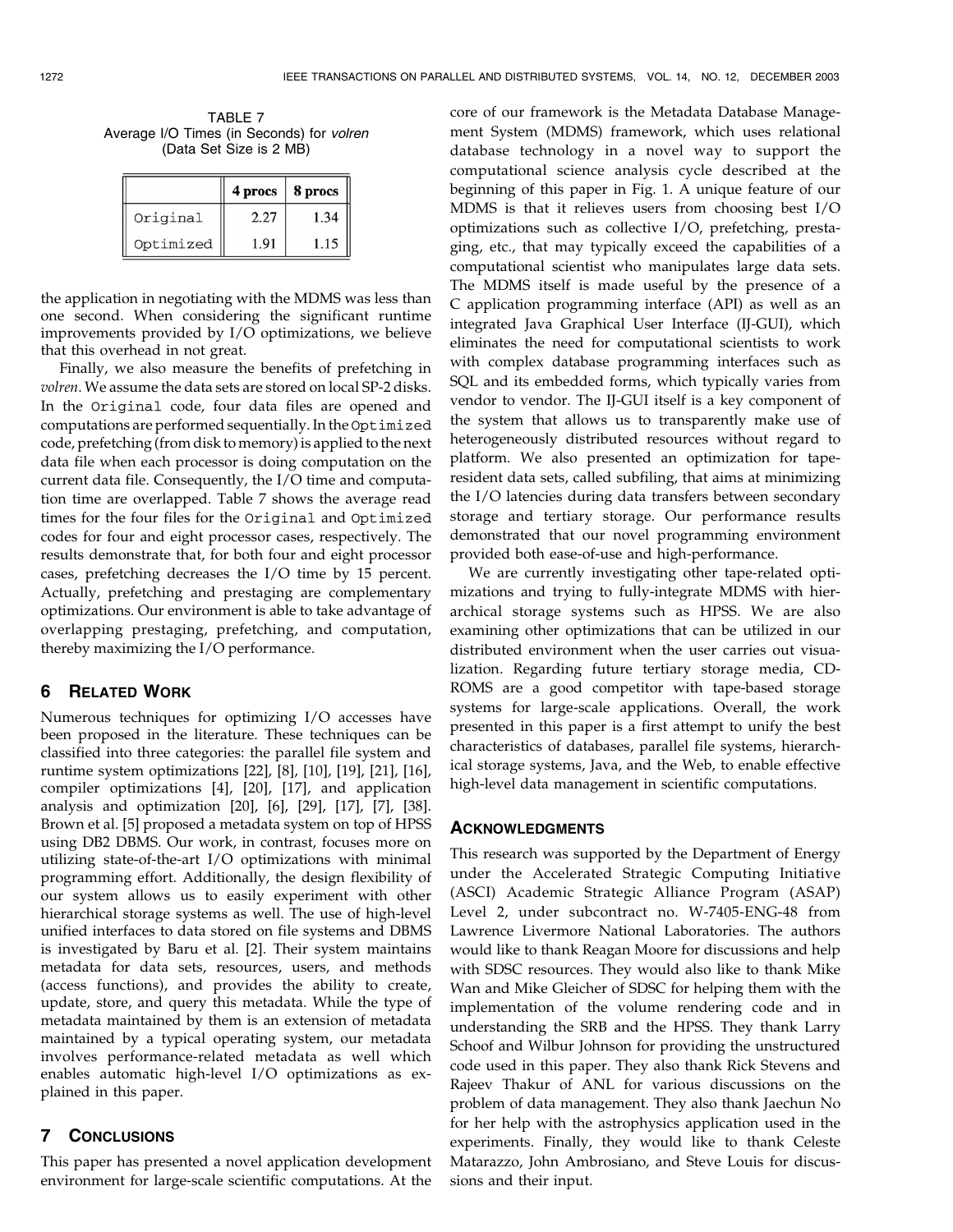#### **REFERENCES**

- [1] C. Baru, R. Frost, J. Lopez, R. Marciano, R. Moore, A. Rajasekar, and M. Wan, "Meta-Data Design for a Massive Data Analysis System," Proc. CASCON Conf., 1996.
- [2] C. Baru, R. Moore, A. Rajasekar, and M. Wan, "The SDSC Storage Resource Broker," Proc. CASCON Conf., Dec. 1998
- R. Bennett, K. Bryant, A. Sussman, R. Das, and J.S. Jovian, "A Framework for Optimizing Parallel I/O," Proc. Scalable Parallel Libraries Conf., 1994.
- [4] R. Bordawekar, A. Choudhary, K. Kennedy, C. Koelbel, and M. Paleczny, "A Model and Compilation Strategy for Out-of-Core Data Parallel Programs," Proc. ACM Symp. Principles and Practice of Parallel Programming, pp. 1-10, 1995.
- [5] P. Brown, R. Troy, D. Fisher, S. Louis, J.R. McGraw, and R. Musick, "Meta-Data Sharing for Balanced Performance," Proc. First IEEE Meta-Data Conf., 1996.
- [6] P. Cao, E. Felten, and K. Li, "Application-Controlled File Caching Policies," Proc. Summer USENIX Technical Conf., pp. 171-182, 1994.
- C.-M. Chen and R.K. Sinha, "Analysis and Comparison of Declustering Schemes for Interactive Navigation Queries," IEEE Trans. Knowledge and Data Eng., vol. 12, no. 5, pp. 763-778, Sept./ Oct. 2000.
- [8] A. Choudhary, R. Bordawekar, M. Harry, R. Krishnaiyer, R. Ponnusamy, T. Singh, and R. Thakur, "Passion: Parallel and Scalable Software for Input-Output," NPAC Technical Report SCCS-636, 1994.
- [9] P. Corbett, D. Feitelson, J.-P. Prost, G. Almasi, S.J. Baylor, A. Bolmarcich, Y. Hsu, J. Satran, M. Snir, R. Colao, B. Herr, J. Kavaky, T. Morgan, and A. Zlotek, "Parallel File Systems for the IBM SP Computers," IBM Systems J., vol. 34, no. 2, pp. 222-248, Jan. 1995.
- [10] P. Corbett, D. Fietelson, S. Fineberg, Y. Hsu, B. Nitzberg, J. Prost, M. Snir, B. Traversat, and P. Wong, "Overview of the MPI-IO Parallel I/O Interface," Proc. Third Workshop I/O in Parallel and Distributed Systems, 1995.
- [11] P.F. Corbett, D.G. Feitelson, J.-P. Prost, and S.J. Baylor, "Parallel Access to Files in the Vesta File System," Proc. Supercomputing Conf., pp. 472-481, 1993.
- [12] T.H. Cormen and D.M. Nicol, "Out-of-Core FFTS with Parallel Disks," ACM SIGMETRICS Performance Evaluation Rev., pp. 3-12, 1997.
- [13] R.A. Coyne and H. Hulen, "An Introduction to the Mass Storage System Reference Model," Proc. 12th IEEE Symp. Mass STorage Systems, 1993.
- [14] R.A. Coyne, H. Hulen, and R. Watson, "The High Performance Storage System," Proc. Supercomputing Conf., 1993.
- [15] J.R. Davis, "Datalinks: Managing External Data with db2 Universal Database," IBM Corporation White Paper, 1997.
- [16] J. del Rosario, R. Bordawekar, and A. Choudhary, "Improved Parallel I/O via a Two-Phase Run-Time Access Strategy," Proc. IPPS Workshop Input/Output in Parallel Computer Systems, 1993.
- [17] J. del Rosario and A. Choudhary, "High Performance I/O for Parallel Computers: Problems and Prospects," IEEE Computer, Mar. 1994.
- [18] M. Drewry, H. Conover, S. McCoy, and S. Graves, "Meta-Data: Quality vs. Quantity," Proc. Second IEEE Meta-Data Conf., 1997.
- [19] C.S. Ellis and D. Kotz, "Prefetching in File Systems for MIMD Multiprocessors," Proc. Int'l Conf. Parallel Processing, pp. 306-314, 1989.
- [20] M. Kandaswamy, M. Kandemir, A. Choudhary, and D. Bernholdt, "Performance Implications of Architectural and Software Techniques on I/O-Intensive Applications," Proc. Int'l Conf. Parallel Processing, 1998.
- [21] J.F. Karpovich, A.S. Grimshaw, and J.C. French, "Extensible File Systems (ELFS): An Object-Oriented Approach to High Performance File I/O," Proc. Ninth Ann. Conf. Object-Oriented Programming Systems, Languages, and Applications, pp. 191-204, 1994.
- [22] D. Kotz, "Multiprocessor File System Interfaces," Proc. Second Int'l Conf. Parallel and Distributed Information Systems, pp. 194-201, 1993.
- [23] D. Kotz, "Disk-Directed I/O for MIMD Multiprocessors," Proc. Symp. Operating Systems Design and Implementation, pp. 61-74, 1994.
- [24] T. Madhyastha and D. Reed, "Intelligent, Adaptive File System Policy Selection," Proc. Conf. Frontiers of Massively Parallel Computing, pp. 172-179, 1996.
- [25] MCAT, http://www.npaci.edu/DICE/SRB/mcat.html, 2003.
- [26] G. Memik, M. Kandemir, A. Choudhary, and V.E. Taylor, "APRIL: A Run-Time Library for Tape Resident Data," Proc. 17th IEEE Symp. Mass Storage Systems, 2000.
- [27] T.C. Mowry, A.K. Demke, and O. Krieger, "Automatic Compiler-Inserted I/O Prefetching for Out-of-Core Applications," Proc. Second Symp. Operating Systems Design and Implementation, pp. 3- 17, 1996.
- [28] J. Newton, "Application of Meta-Data Standards," Proc. First IEEE Meta-Data Conf., 1996.
- [29] R.H. Patterson, G.A. Gibson, and M. Satyanarayanan, "A Status Report on Research in Transparent Informed Prefetching," ACM Operating Systems Rev., pp. 21-34, 1993.
- [30] B. Rullman, "Paragon Parallel File System," External Product Specification, Intel Supercomputer Systems Division, 1996.
- [31] S. Sarawagi, "Query Processing in Tertiary Memory Databases," Proc. 21st Very Large Databases Conf., 1995.
- [32] M. Stonebraker, Object-Relational DBMSs: Tracking the Next Great Wave. Morgan Kaufman, 1998.
- [33] M. Stonebraker and L.A. Rowe, "The Design of Postgres," Proc. ACM SIGMOD Int'l Conf. Management of Data, pp. 340-355, 1986.
- [34] R. Thakur, W. Gropp, and E. Lusk, "A Case for Using MPI's Derived Datatypes to Improve I/O Performance," Proc. Supercomputing Conf.: High Performance Networking and Computing, 1998.
- [35] R. Thakur, W. Gropp, and E. Lusk, "On Implementing MPI-IO Portably and with High Performance," Preprint ANL/MCS-P732- 1098, Math. and Computer Science Division, Argonne Nat'l Laboratory, 1998.
- [36] R. Thakur, W. Gropp, and E. Lusk, "Data Sieving and Collective I/O in Romio," Proc. Seventh Symp. Frontiers of Massively Parallel Computation, 1999.
- [37] S. Toledo and F.G. Gustavson, "The Design and Implementation of Solar, a Portable Library for Scalable Out-of-Core Linear Algebra Computations," Proc. Fourth Ann. Workshop I/O in Parallel and Distributed Systems, 1996.
- [38] P. Triantafillou and T. Papadakis, "Continuous Data Block Placement and Elevation from Tertiary Storage in Hierarchical Storage Servers," Cluster Computing: The J. Networks, Software Tools, and Applications, 2001.
- [39] UniTree User Guide, Release 2.0, UniTree Software, Inc., 1998.



Xiaohui Shen received the BS and MS degrees from Department of Computer Science at Tsinghua University, Beijing, and the PhD degree from Northwestern University, Illinois, in computer engineering in January 2001. He is currently a senior software engineer at Core Technology Department, Personal Communication Sector, Motorola Inc. His research interests include parallel and distributed computing, data management, I/O and storage systems, and

mobile computing. He has served as a program committee member for several international conferences and workshops on high-performance and mobile computing.



Wei-keng Liao received the PhD degree in computer and information science from Syracuse University in 1999. He is a research assistant professor in the Electrical and Computer Engineering Department at Northwestern University. His research interests are in the area of high-performance computing, parallel I/O, data mining, and data management for largescale scientific applications.